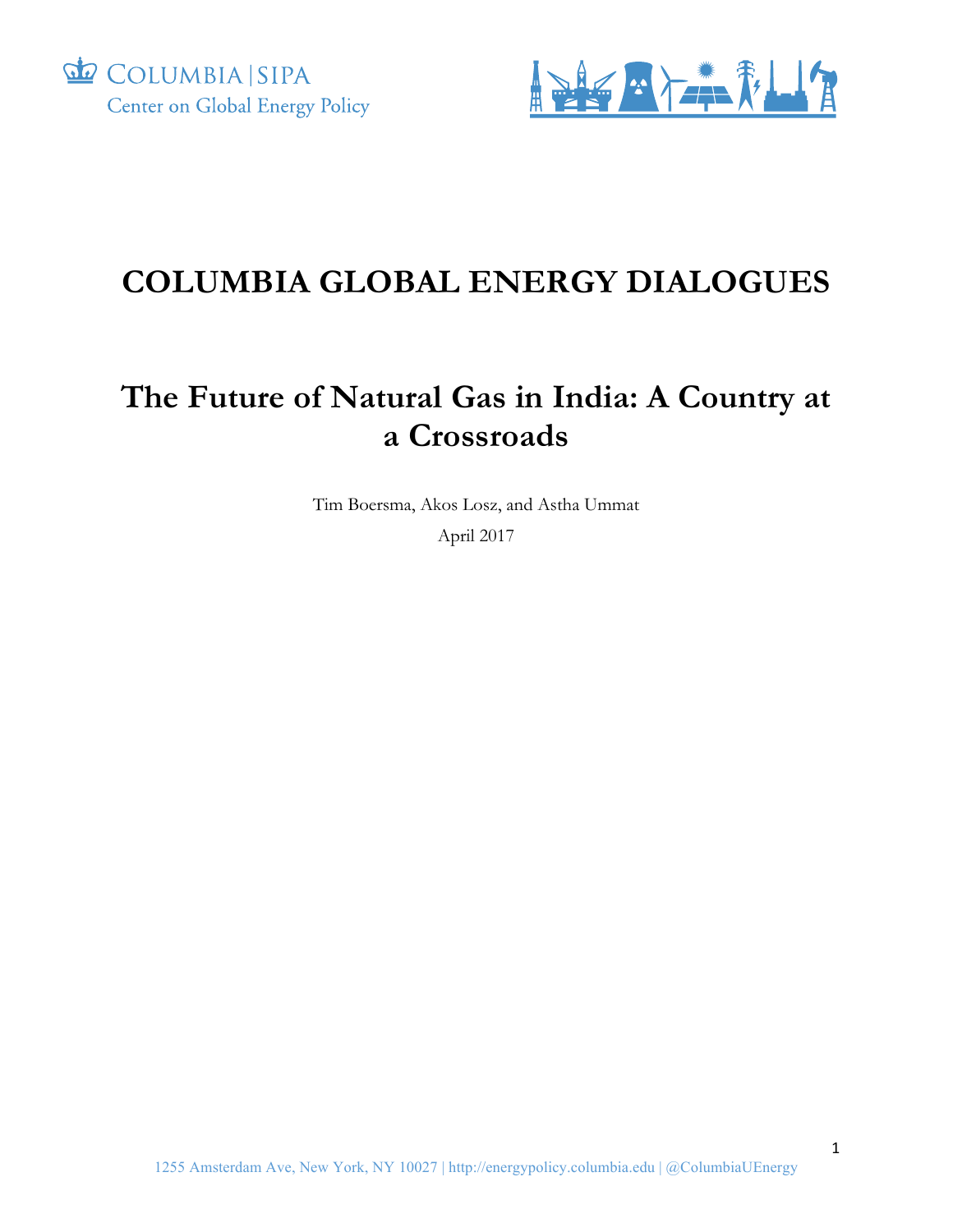



#### **Foreword**

The Center on Global Energy Policy at Columbia University, together with NITI Aayog and the Confederation of Indian Industry, organized a day-long workshop on November 30, 2016, in Delhi to discuss the future of natural gas in India. This brief summarizes our key takeaways, observations, and questions for future research.

The authors wish to thank Dr. Charles K. Ebinger and Dr. Tatiana Mitrova for their invaluable comments. All errors and omissions remain our own.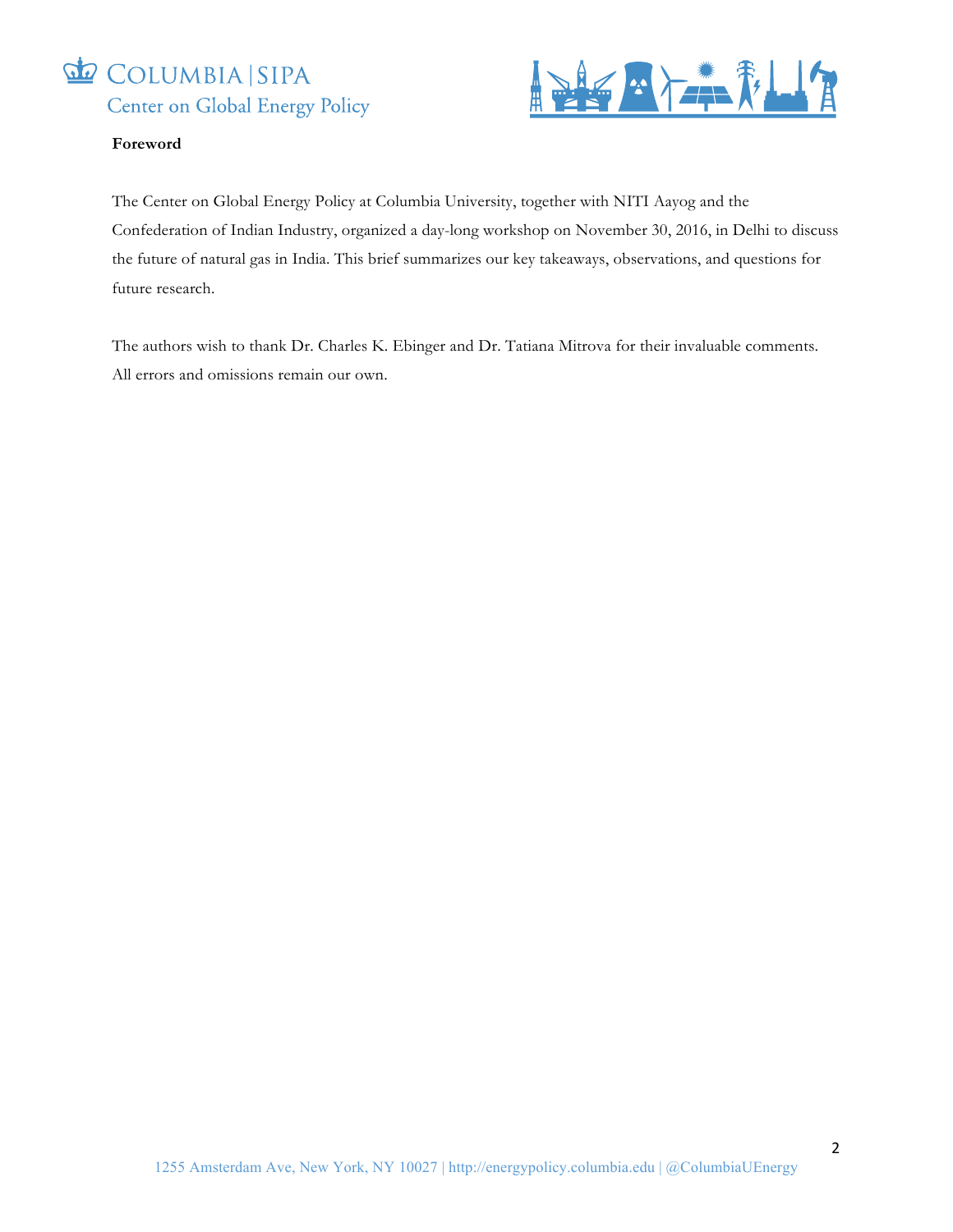## COLUMBIA SIPA



#### **Introduction**

Access to abundant and affordable energy sources was at the heart of the economic development of the major advanced economies during the 19th and 20th centuries. For emerging economies in the 21st century, achieving comparable access to energy remains a challenge, one that has only grown more complex with time. This is, in part, due to our greater understanding of the negative externalities associated with large-scale consumption of fossil fuels. The main challenge for developing countries today is to balance their need for energy security, access to energy at affordable prices, and greater sustainability in their energy use. This last point is especially important, given the severity of air quality problems in key developing countries, including China and India, and the growing threat of climate change.

The World Energy Outlook estimates that 244 million people in India do not have access to electricity. Moreover, a staggering 819 million people rely on traditional biomass for cooking.1 The country is undergoing a rapid transformation, with official data suggesting GDP growth around 7 percent per annum.2 Forecasts predict India's urban population will expand from the current level of about 400 million to more than 600 million by 2030.3 Given the anticipated growth of urban as well as rural populations, manufacturing output, and the overall size of the economy, it is evident that India's energy use patterns will change dramatically in the years to come. It is estimated that more than half of the commercial infrastructure India will need in 2030 has yet to be built. Energy demand is expected to triple over the same period.<sup>4</sup>

What is lacking is an integrated vision for future energy supply that provides affordable energy for the entire Indian population while addressing local air pollution and economy-wide carbon emissions at the same time. The Indian government has thus far followed a broad energy strategy, which includes importing more crude oil, natural gas, and coal. But following a piecemeal approach risks locking India into a high-carbon energy future for decades. Coal, with its attendant environmental impacts, has traditionally been a critical part of India's energy mix, and the country has ranked among the biggest coal producers in the world.

Economic and energy security concerns have led to a buildup of investment in India's domestic coal sector. While there has been an increase in higher-quality coal imports from Australia and Indonesia, domestically

<u> 1989 - Johann Barn, mars ann an t-Amhain an t-Amhain an t-Amhain an t-Amhain an t-Amhain an t-Amhain an t-Amh</u>

<sup>&</sup>lt;sup>1</sup> International Energy Agency (2016), World Energy Outlook Energy Access Database,

http://www.worldenergyoutlook.org/resources/energydevelopment/energyaccessdatabase/

<sup>&</sup>lt;sup>2</sup> Official GDP growth estimates for 2016 are subject to uncertainty and possible revisions. See

https://ftalphaville.ft.com/2017/03/01/2185261/indias-cash-crunch-gdp-data-and-negative-speculation/

<sup>3</sup> UNFCCC (2015), India's Intended Nationally Determined Contribution: Working Towards Climate Justice,

http://www4.unfccc.int/submissions/INDC/Published%20Documents/India/1/INDIA%20INDC%20TO%20UNFCCC.pdf  $4$  Ibid.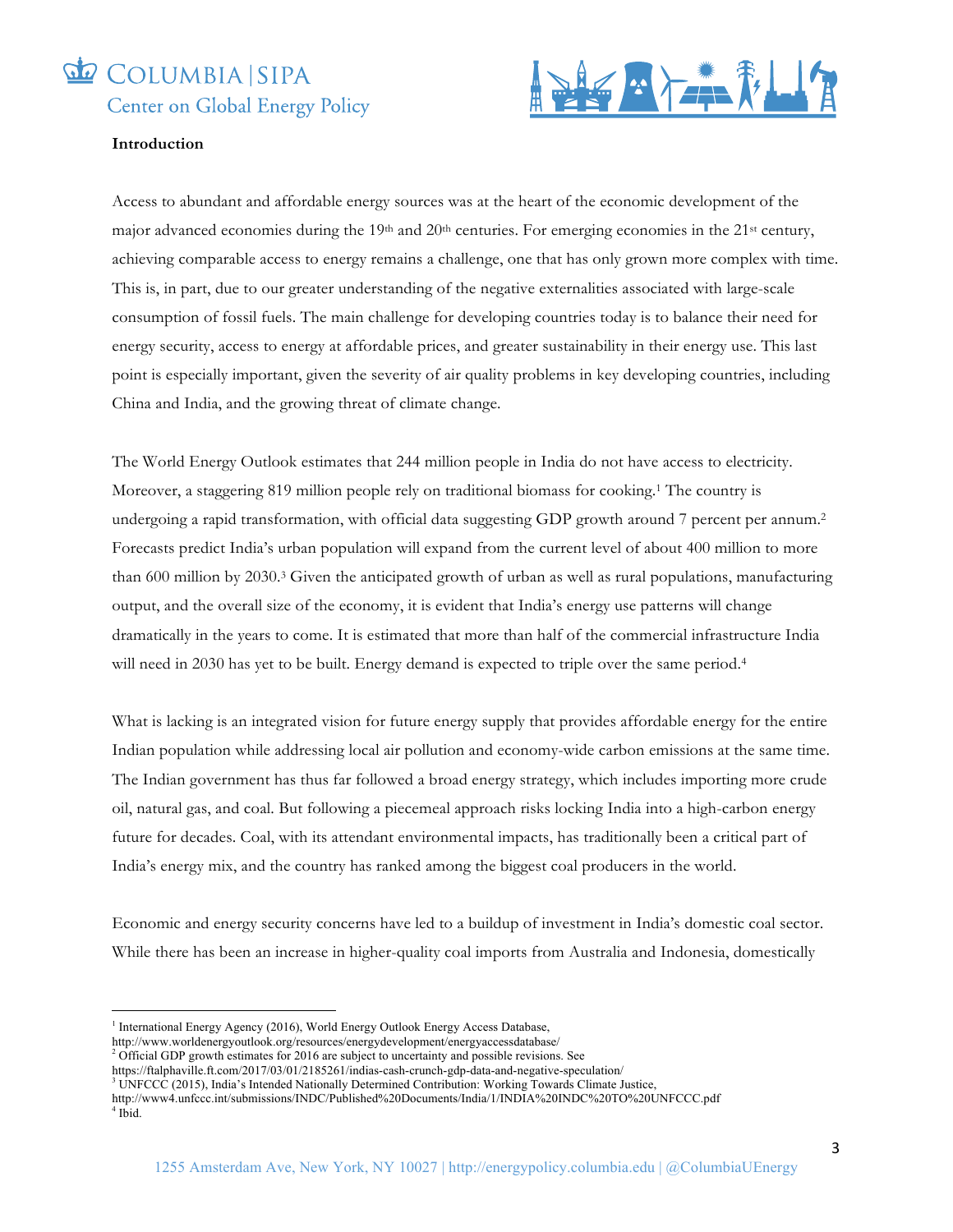# COLUMBIA SIPA



sourced coal is generally cheaper than imported grades, and the resulting foreign exchange savings can be used to meet other pressing social concerns. In addition, the domestic coal mining sector remains a major source of employment—and a key concern for policy makers—with an estimated workforce of nearly 500,000.5

However, the cost advantage of coal—either domestic or imported—quickly disappears when the adverse effects of coal mining and burning on human health, air quality, and water quality are also taken to account. Using traditional biomass for cooking and coal for electricity generation has deleterious consequences for public health. <sup>6</sup> Dense smog has become more prevalent in urban areas and in November 2016 forced the closure of schools in Delhi for several days.7 Various other factors contribute to poor air quality in India, including agricultural burning (which is mostly left unregulated), intense traffic, and seasonal fireworks.8 Previous studies in Northeastern China showed that air pollution alone reduced life expectancy by 5.5 years for local residents.9 Comparable studies are only now starting to emerge in India.10

Over the past 20 years, India has attempted to reform the energy sector and shift away from a governmentowned and fully regulated system toward a more market-based approach. The results of India's energy sector reforms to date have been mixed. State-owned companies in both the upstream and downstream energy sectors continue to dominate the economy. In the IEA's assessment, India is "trapped halfway along the transition towards an open and well-performing energy sector."11

Clearly, India is not alone in facing such difficult challenges when considering the future of its energy system. However, the country's size and importance to the global energy market mean that the decisions made by India's energy policy makers will have implications far beyond the country's borders.

To create a better understanding of the complex economic, social, geopolitical, energy security, and market factors influencing India's energy future, the Center on Global Energy Policy at Columbia University convened a series of high-level meetings with government officials, NGOs, academics, and corporate executives in India. Given the dramatic changes underway in global natural gas markets and the potential for

  $5$  Coal India Limited, which is the largest state-owned coal company that mines and processes around 80 percent of the domestically produced coal, is believed to have a workforce of around 350,000 as of 2015.

<sup>6</sup> Tim Boersma and Stacy D. VanDeveer (2016), "Coal After the Paris Agreement – The Challenges of Dirty Fuel," *Foreign Affairs*, June 6, 2016, https://www.foreignaffairs.com/articles/2016-06-06/coal-after-paris-agreement<sup>7</sup> http://www.bbc.com/news/world-asia-india-37887937

<sup>&</sup>lt;sup>8</sup> http://www.nytimes.com/2016/11/03/world/asia/farmers-unchecked-crop-burning-fuels-indias-air-pollution.html?\_r=0 <br><sup>9</sup> http://www.pnas.org/content/110/32/12936<br><sup>10</sup> http://thelancet.com/journals/lancet/article/PIIS0140

<sup>&</sup>lt;sup>11</sup> International Energy Agency (2012), Understanding Energy Challenges in India, September 2012, p.7,

https://www.iea.org/publications/freepublications/publication/India\_study\_FINAL\_WEB.pdf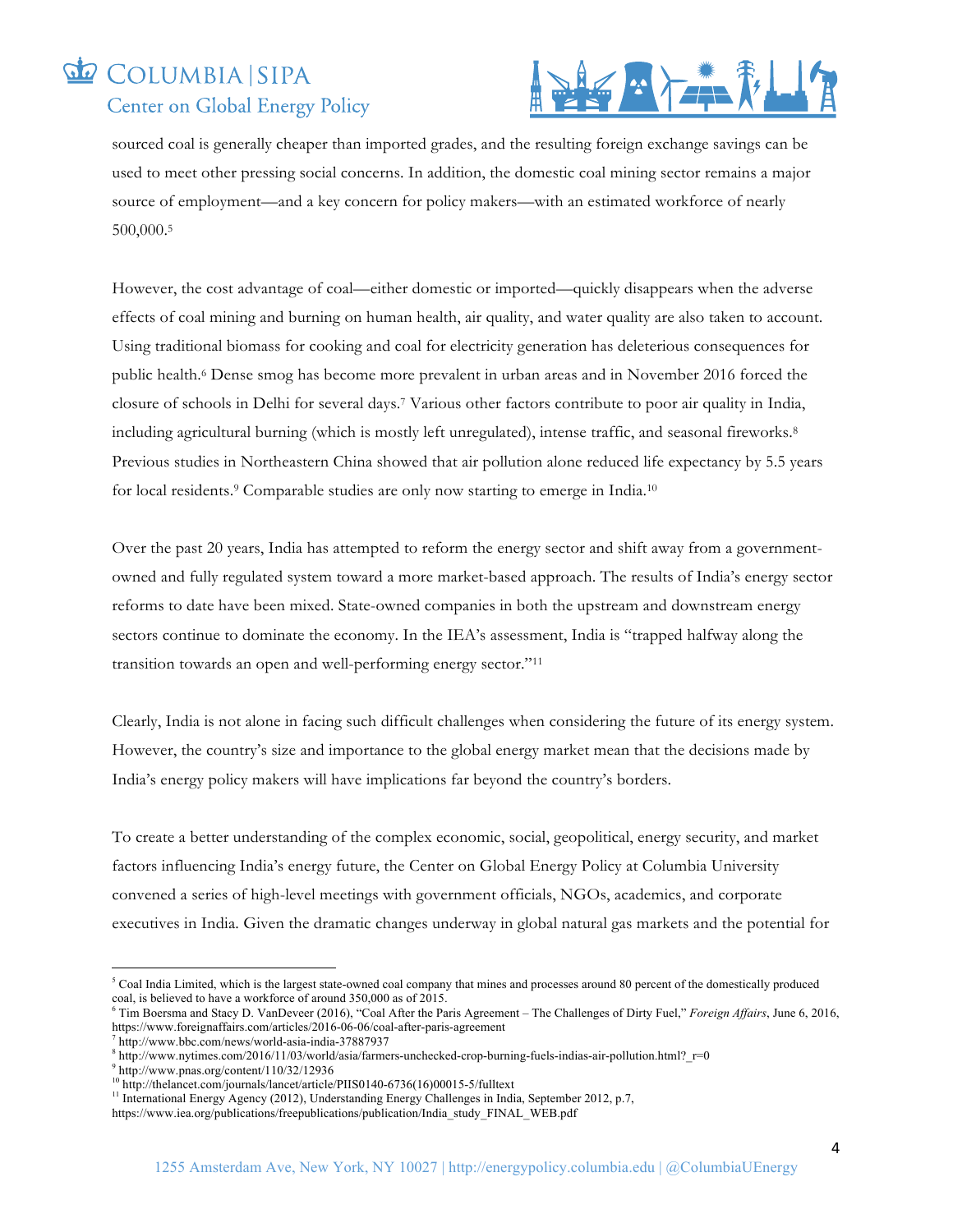# COLUMBIA SIPA



gas to address some of India's most pressing energy and environmental challenges, a workshop was held to discuss the future role of natural gas in the Indian energy system.

#### **The Role of Natural Gas in India's Energy System**

While natural gas has historically been a part of India's energy mix, it has never played a prominent role. The share of natural gas in India's primary energy consumption rose steadily until 2011, when it reached around 10 percent, or an estimated 62 billion cubic meters (bcm) per annum. By 2015, however, the share of natural gas in India's energy mix fell to around 6.5 percent, a decline that is illustrative of the pressures natural gas is facing amid the Indian authorities' ongoing energy market reforms. Natural gas plays a modest role in electricity generation, struggling to compete with coal—and to a lesser extent with fuel oil—without a strong carbon price signal, such as a carbon tax. The other substantial market for natural gas is the heavily subsidized and highly regulated fertilizer industry, which is responsible for about 25 percent of India's gas consumption. Historically, most natural gas consumed in India has been produced domestically, predominantly from offshore reservoirs, and the country's reserves could potentially support much higher production levels. However, the Bombay High gas field, one of India's two main producing fields, reached peak production around 2010, while production from the other major field, the KG-D6, remained well below the initial expectations due to smaller actual reserves, technical challenges, and slow government action when the operator wanted to take measures to stem the production drop.12

One region that experienced meaningful natural gas demand growth is the western province of Gujarat, where local authorities incentivized infrastructure expansion and the construction of gas-fired electricity generation capacity and fertilizer plants. Several preconditions were present to support this initiative, most importantly a large population and offshore natural gas reserves. However, once local natural gas consumption rose, investments in LNG regasification capacity followed to further increase supply options. Imports of liquefied natural gas, initially from Qatar and later from other countries, became available after 2004, with volumes rising from 10 bcm in 2006 to 24 bcm in 2016.13 Thus, Gujarat today is one of the epicenters of natural gas consumption in India.

<u> 1989 - Johann Barn, mars ann an t-Amhain an t-Amhain an t-Amhain an t-Amhain an t-Amhain an t-Amhain an t-Amh</u>

<sup>&</sup>lt;sup>12</sup> Charles Ebinger and Govinda Avasarala (2013), "Natural Gas in India: Difficult Decisions," James A. Baker III Institute For Public Policy, Rice University, October 2013, http://belfercenter.hks.harvard.edu/files/CES-pub-GeoGasIndia-102513-3.pdf <sup>13</sup> International Group of Liquefied Natural Gas Importers (GIIGNL), LNG Industry in 2016,

http://www.giignl.org/sites/default/files/PUBLIC\_AREA/Publications/giignl\_2017\_annual\_report\_0.pdf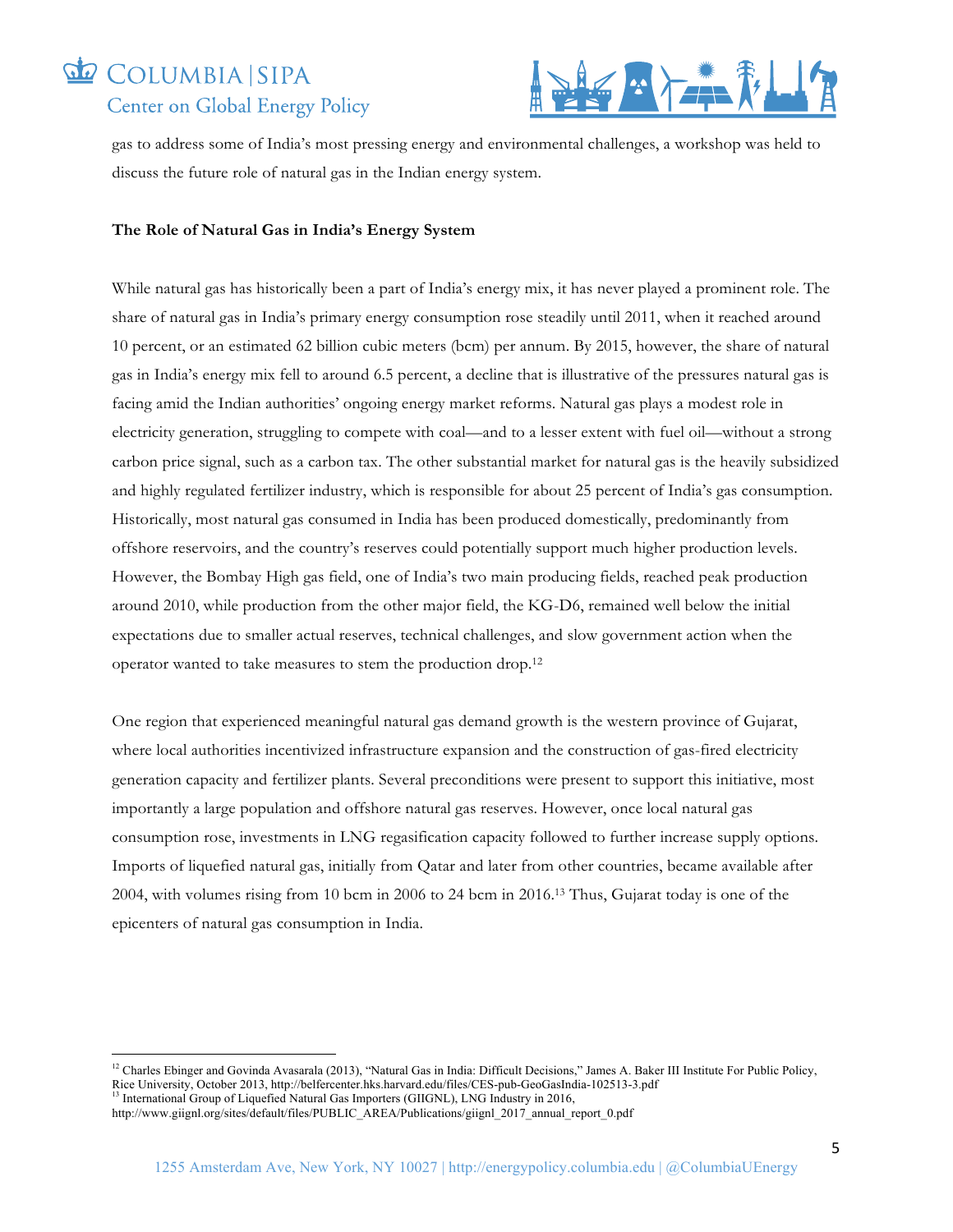





#### **The Opportunity**

<u> 1989 - Johann Barn, mars ann an t-Amhain an t-Amhain an t-Amhain an t-Amhain an t-Amhain an t-Amhain an t-Amh</u>

Workshop participants discussed the air quality and climate benefits of natural gas relative to other fossil fuels—particularly coal and oil—at the roundtable, including its substantially lower  $SO<sub>x</sub>$ , NO<sub>x</sub>, mercury, and particulate emissions as well as the lower greenhouse gas emissions associated with gas burning, assuming that methane emissions along the natural gas supply chain can be effectively mitigated.

In considering the future of natural gas in India's energy mix, it is important to note that unlike a decade ago, natural gas is no longer considered a scarce resource globally. This is largely due to the advent of shale gas in the United States, major offshore discoveries and the development of coalbed methane in Australia, and the overall maturing of the liquefied natural gas (LNG) market. 14

The growth of shale gas production in the United States has freed up large volumes of LNG supply that had been expected to sail to North America from the Atlantic Basin and the Middle East. In addition, the rampup of US shale gas production and the development of Australia's vast offshore and coalbed methane

<sup>&</sup>lt;sup>14</sup> Tim Boersma and Akos Losz, "The New International Political Economy of Natural Gas," in Andreas Goldthau, Michael Keating and Caroline Kuzemko, editors (2017), *Handbook of International Political Economy of Energy and Natural Resources*, Edward Elgar Publishing (forthcoming)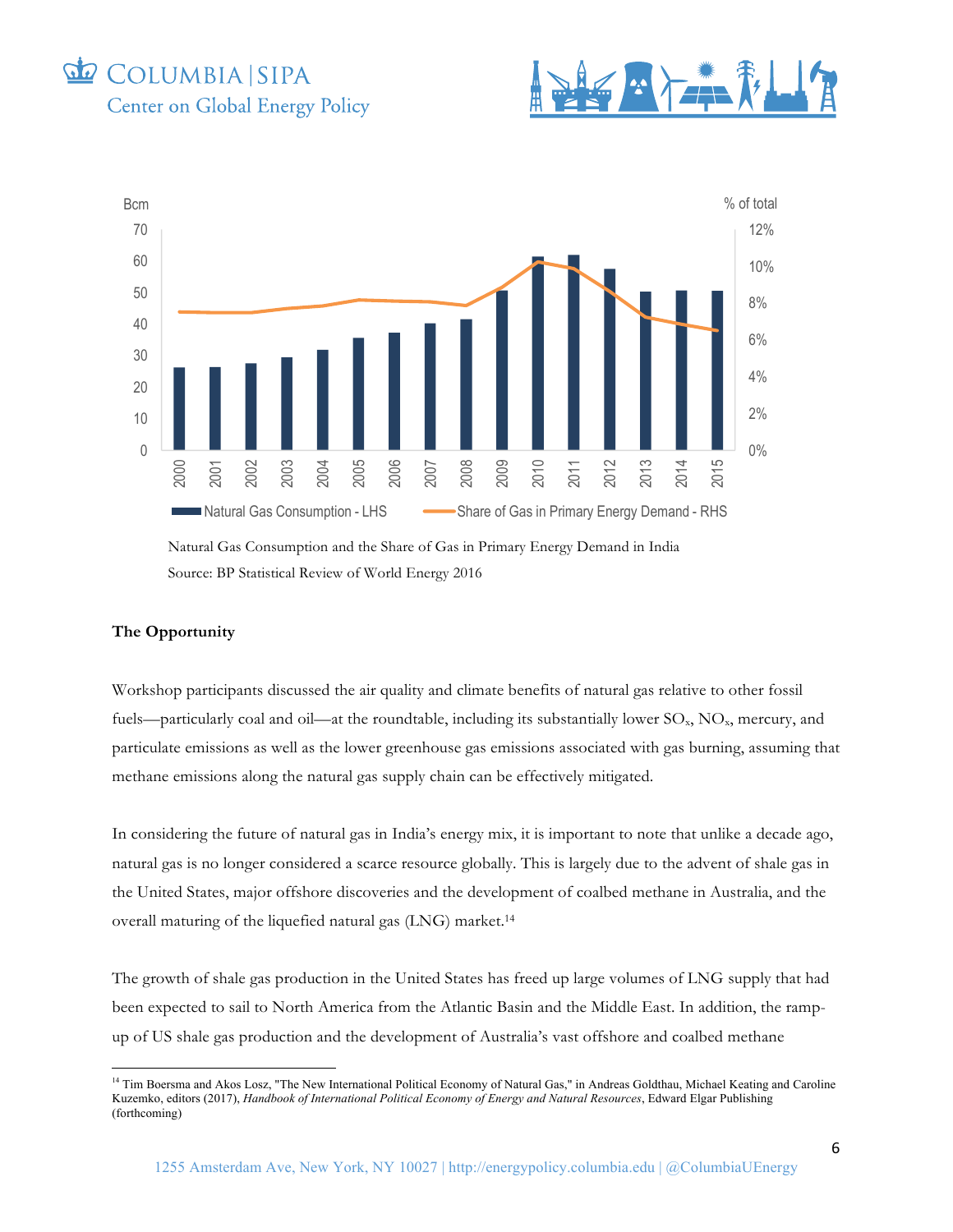

resources have incentivized investments in additional liquefaction capacity. In January 2017, about 115 million tons per year (156 bcm) of liquefaction capacity was under construction, a significant addition to the 340 million tons (462 bcm) of installed nameplate capacity.15 Importantly, the LNG trade is becoming more flexible. While traditionally, trade has been tied into long-term contracts with destination clauses, in 2016, close to 30 percent of LNG trade was done under short-term contracts.16 In addition, the average duration of contracts signed in 2016 dropped to about 8 years from nearly 19 years a decade ago. 17

There are also ongoing discussions about importing natural gas to India via pipeline. However, it is unclear whether major trunk lines would be feasible due to the high upfront costs and major geopolitical risks associated with the dependence on Pakistan and Afghanistan as transit countries. In addition, the IPI pipeline from Iran to India, touted by some as the most promising of potential projects, may remain elusive. Even though Iran holds some of the world's largest proven natural gas reserves and may open to international investment after decades of isolation, most of those resources will likely be earmarked for domestic consumption rather than export. <sup>18</sup> It is uncertain whether new opportunities will emerge to attract supplies from the East. Myanmar, for example, seems increasingly focused on exporting natural gas to China rather than India.

Still, the availability of natural gas should not be an issue for the foreseeable future. The significant additional supplies coming to the global market represent a major opportunity for countries seeking to fuel their economic development while limiting coal consumption.

Infrastructure already exists in India to accommodate such a transition. The effective utilization of existing gas-fired electricity plants in the country was just over 20 percent in 2015.19 Thus, there is room to increase the share of natural gas even without the addition of new gas-fired power plants in the near term.

Most forecasts call for natural gas consumption in India to grow significantly as overall energy demand climbs. However, other fuel sources, from solar to nuclear and coal, will grow significantly as well. The question, as pointed out by workshop participants, is whether the Indian government would like natural gas to remain a peak-load fuel in electricity generation or play a more prominent role in electricity generation alongside other well-established gas-consuming sectors, notably fertilizer production and petrochemicals.

<sup>18</sup> Gulmira Rzayeva (2016), 'Post-Sanction Iranian Natural Gas Production and Export Potential: Challenges and Opportunities," Cedigaz Insights No.19, November 2016, http://geostrategy.org.ua/images/Iran\_G\_Rzayeva.pdf

 

<sup>&</sup>lt;sup>15</sup> International Gas Union, 2017 World LNG Report, p.5, http://www.igu.org/sites/default/files/103419-World\_IGU\_Report\_no%20crops.pdf <sup>16</sup> Defined as contracts with a duration of less than 5 years

<sup>17</sup> http://www.lngworldshipping.com/news/view,giignl-study-highlights-lng-growth\_47063.htm#.WN0EDYaJlk4.twitter

<sup>19</sup> http://www.ey.com/Publication/vwLUAssets/EY-gas-market-in-india/\$FILE/EY-gas-market-in-india.pdf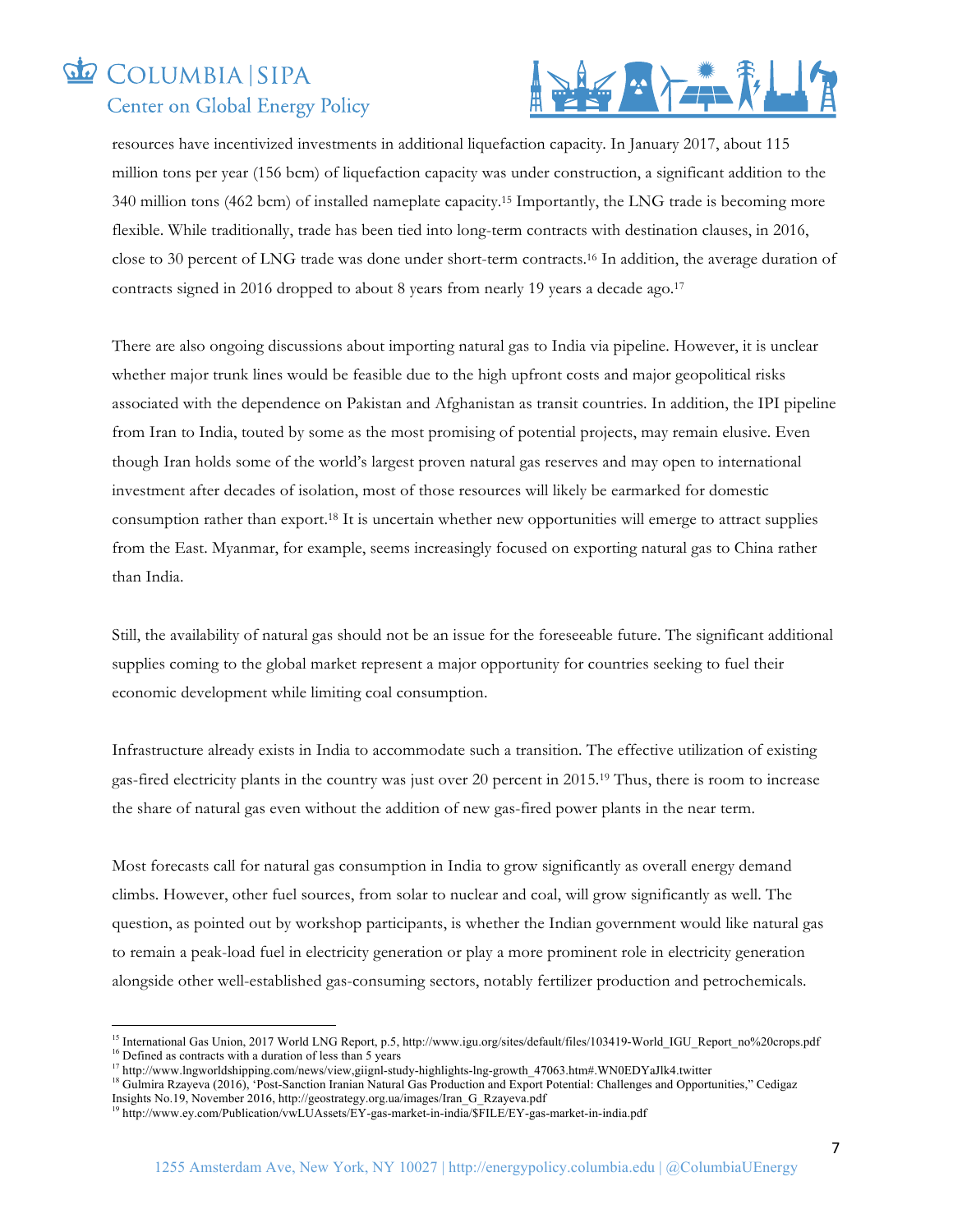

Most reports suggest that, for the time being, gas will only play a secondary role to coal in the power generation sector due to a number of complicating factors. 20

#### **The Obstacles**

#### *Reliance on Imports for Future Gas Supply*

There is no doubt that India will increasingly need to depend on imports to meet its growing energy requirements, even with the substantial potential of the nation's domestic natural gas reserves or the possibility of a major import pipeline being developed in the medium-term.



Natural Gas Imports in India in the New Policies Scenario of the IEA Source: IEA India Energy Outlook, 2015

Participants in the workshop discussed the demand implications of possible natural gas price volatility. Take the cases of Japan and Korea. Both countries are entirely dependent on global LNG markets for gas and have paid a high price for these imports in the aftermath of the nuclear disaster in Japan, when authorities shut down all nuclear reactors in the country for inspection and turned to alternative fuels. The scramble for LNG drove prices up, forcing the governments in Korea and Japan to develop diversification strategies, including progressive renewable and energy efficiency support schemes, as well as investments in new highly efficient ultra-supercritical coal plants for electricity generation.21

<u> 1989 - Johann Barn, mars ann an t-Amhain an t-Amhain an t-Amhain an t-Amhain an t-Amhain an t-Amhain an t-Amh</u>

 $20$  The IEA Medium Term Coal Outlook 2016, for example, foresees steady demand growth for coal in electricity generation throughout its forecast period.

 $21$  See Boersma and Losz (2017), forthcoming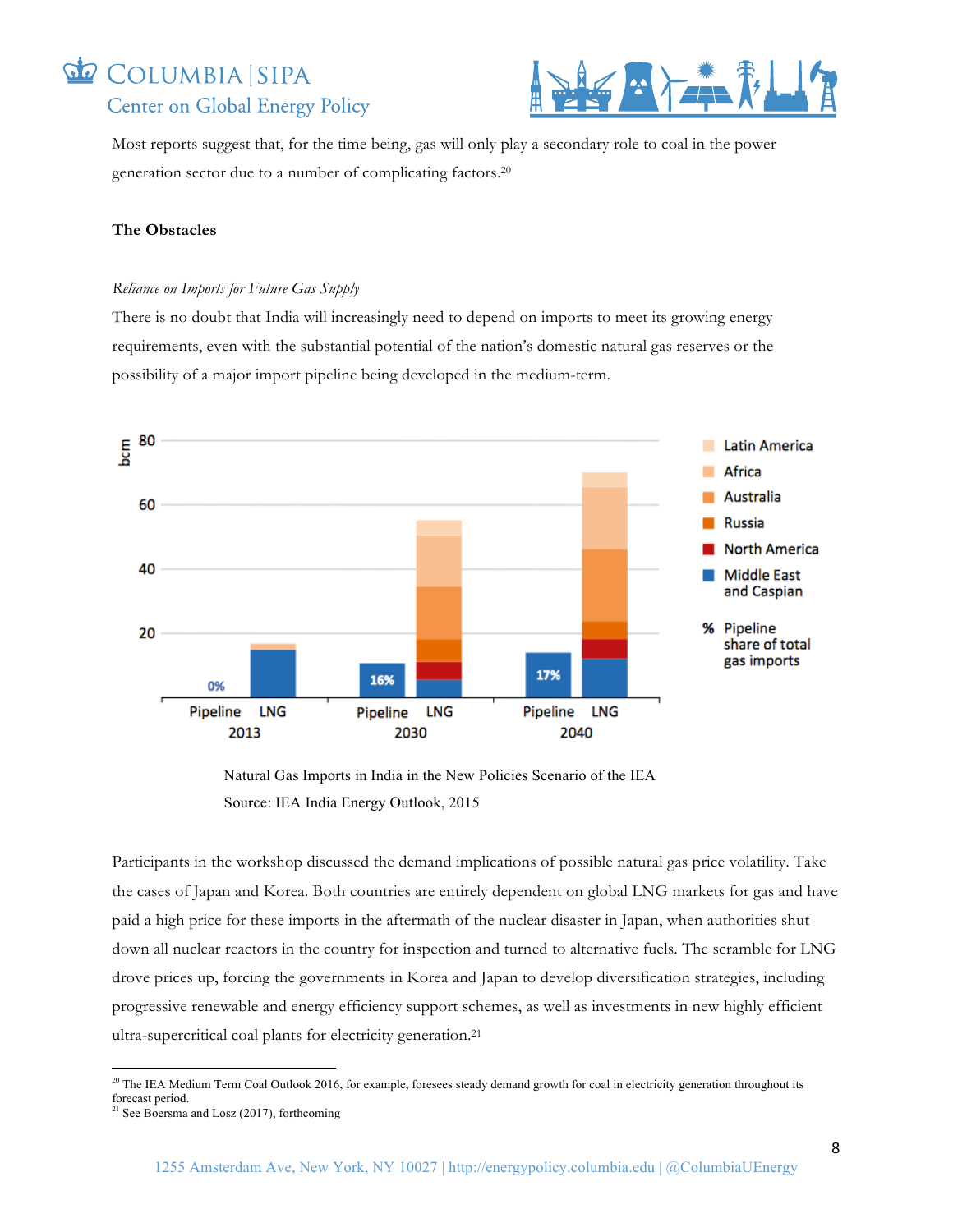





Apr-09 Oct-09 Apr-10 Oct-10 Apr-11 Oct-11 Apr-12 Oct-12 Apr-13 Oct-13 Apr-14 Oct-14 Apr-15 Oct-15 Apr-16 Note: NBP = National Balancing Point (United Kingdom).

Gas Prices in the United States, Asia, and Europe Source: IEA Medium-Term Gas Market Report 2016.

There are other areas of concern. Some analysts warn that the looming LNG market oversupply in the coming years could cause widespread investment delays and sow the seeds for a period of sharp price increases in the next decade as the market tightens again. In addition, were India to pursue a more aggressive policy with gas, it would require a costly buildout of natural gas infrastructure. Such investment could help natural gas remain competitive against alternative fuels in price-sensitive industries like electricity generation. 22 Without such infrastructure, however, India could be on a path to repeat the situation that has occurred in Germany. This scenario entails the creation of a very ambitious development plan for renewable energy combined with a primarily coal-fired baseload capacity fueled mainly by domestic coal. A key question going forward is what the incremental costs would be of embracing a more substantial role for natural gas in the electricity sector under various price scenarios. This calculation should not solely take marginal fuel costs into account, but it should also consider the added benefits in terms of air quality and health costs for the Indian population.

#### *Slow Progress toward Market-Based Pricing*

<u> 1989 - Johann Barn, mars ann an t-Amhain an t-Amhain an t-Amhain an t-Amhain an t-Amhain an t-Amhain an t-Amh</u>

Presently, the natural gas sector is fully regulated in India, with preexisting price setting mechanisms and tax and subsidy structures. This has created substantial distortions in the market and disincentives for increased energy efficiency and usage of cleaner fuels. To give an example, India's fertilizer industry cannot absorb high

<sup>&</sup>lt;sup>22</sup> U.S. Energy Information Administration (2016), Country Analysis Brief: India,

http://www.ieee.es/Galerias/fichero/OtrasPublicaciones/Internacional/2016/EIA\_Country\_Analysis\_Brief\_India\_14jun2016.pdf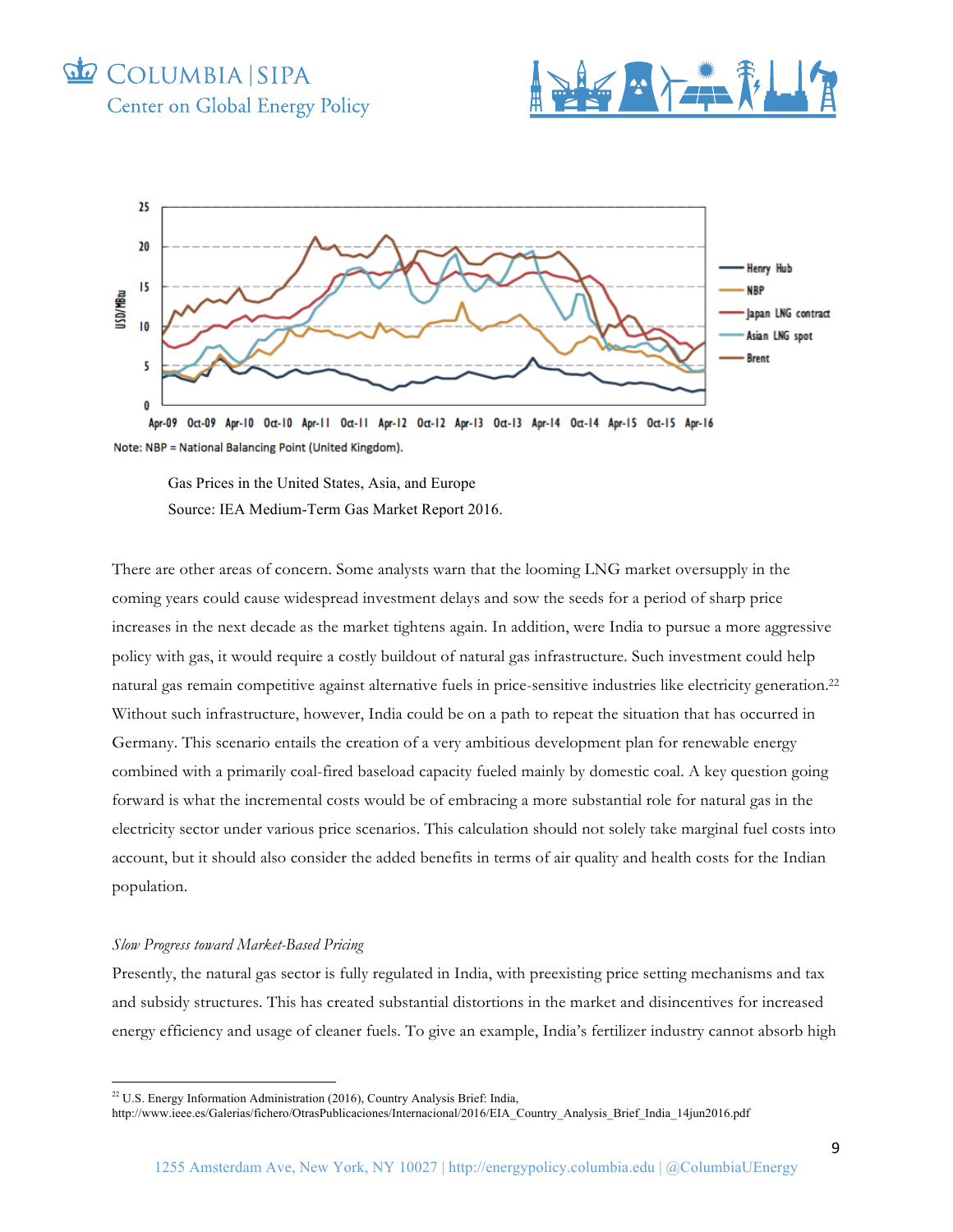

gas prices, because that would result in higher food prices for the poor. As a result, the industry receives priority access to domestically produced natural gas. The electricity sector, in turn, has to depend more on imported natural gas, which is relatively expensive. These distortions are the primary reason why gas is unable to compete with coal in power generation. If the Indian government intended to increase the share of natural gas in its energy mix, then an important step would be to create a comprehensive market-based pricing mechanism for natural gas across all sectors of the economy.

Some steps have already been taken in this direction. The Indian government has initiated several rounds of the New Exploration Licensing Policy (NELP), now the Hydrocarbon Exploration Licensing Policy (HELP), to stimulate investments in upstream activities. Since 2016, all gas production from new discoveries can be sold at market-based prices, although even this new production remains subject to a price ceiling, which is based on the landed price of competing fuels.23 Over time, these reforms could stimulate further upstream investments and encourage the entry of private players to the Indian natural gas market. However, choosing the right path to market-based natural gas pricing will require an examination and analysis of the experiences of other countries that have already undertaken similar reforms.

#### *Opposing Views and Interests within the Indian Government*

<u> 1989 - Johann Barn, mars ann an t-Amhain an t-Amhain an t-Amhain an t-Amhain an t-Amhain an t-Amhain an t-Amh</u>

India's last integrated energy policy was developed in 2006. Since then, a variety of structural and economic reforms have changed the growth trajectory of the country. Today, energy policy is spread among five major ministries and departments (namely coal, power, renewable energy, petroleum and natural gas, and atomic energy) and a multitude of ministries that deal with matters related to energy demand (such as urban development, road transport, railways, and agriculture, among others). The absence of an integrated energy ministry leads to policies that are at times complementary but at other times contradictory.

There are also seemingly conflicting ambitions within the aforementioned energy departments with respect to India's future energy mix. The Ministry of New and Renewable Energy is driving a very ambitious renewable support scheme, which is part of India's Nationally Determined Contribution (NDC) under the Paris Agreement. At the same time, the Ministry of Power is supportive of the domestic coal sector, aiming to more than double coal production to 1.5 billion tons by 2020, even though the ambitious buildout seems to be at odds with India's NDC. The Ministry of Petroleum and Natural Gas supports the development of the domestic gas industry, but it is unclear how much clout it has relative to other ministries. A powerful coal

<sup>&</sup>lt;sup>23</sup> Press Information Bureau, Government of India, March 10, 2016, http://pib.nic.in/newsite/printrelease.aspx?relid=137661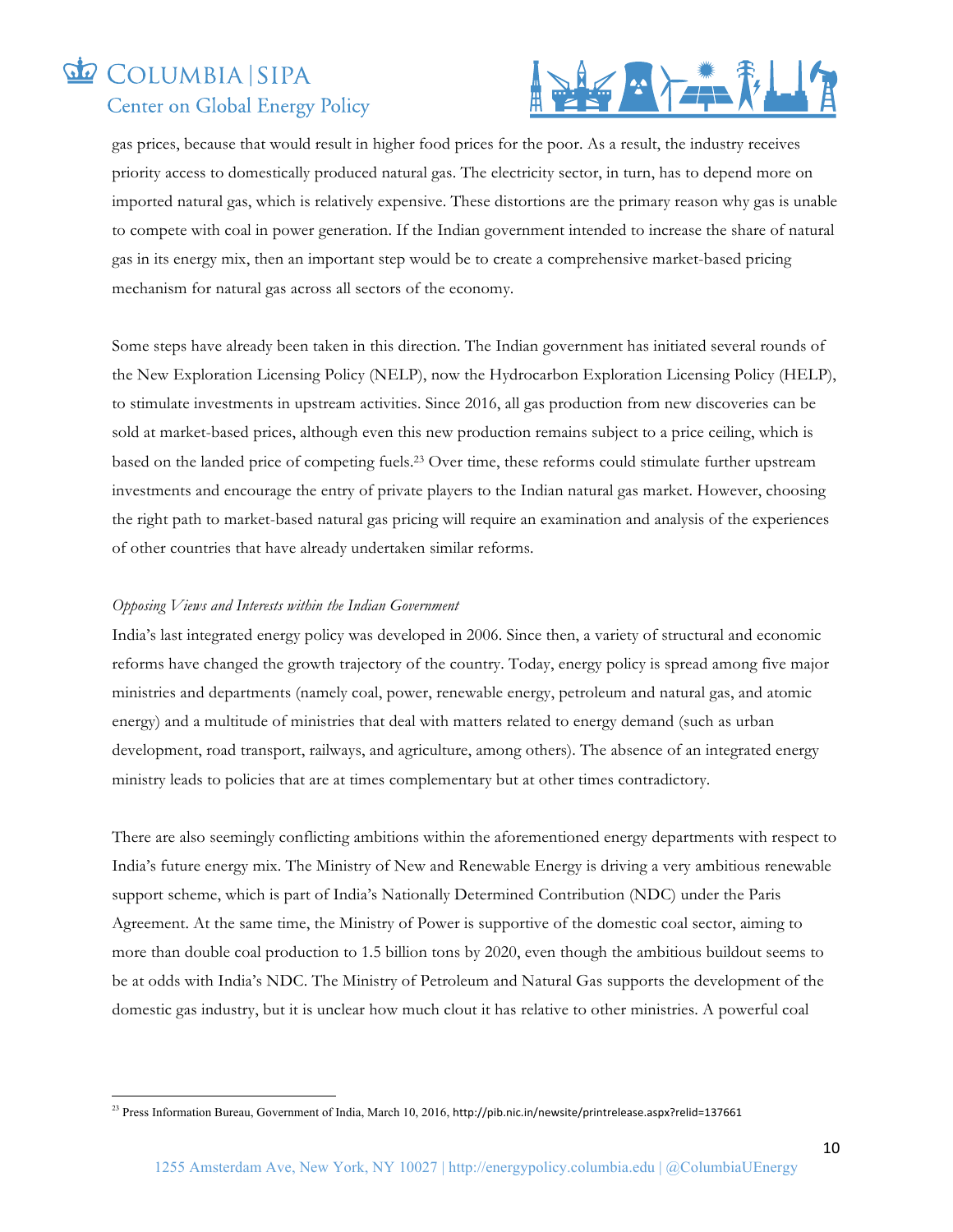

lobby, which is closely intertwined with local politics, further complicates the picture, especially given India's substantial international commitments toward mitigating global climate change.

#### *Data Quality Remains a Key Obstacle to Effective Policies and Robust Energy-Investment Decisions*

The poor quality of data remains a challenge in India for both policy makers and for prospective investors in the private sector. Reliable data is often difficult—if not impossible—to obtain, creating major obstacles to economic forecasting and planning. Similar problems in China may have led to overly optimistic assumptions of future growth and a significant misallocation of resources over the past decade.

Workshop participants emphasized the need for a more structured method for government data collection. Ensuring the independence of economic and industry data is of critical importance, but administering a robust, integrated system in a country of 1.3 billion people poses inevitable difficulties.

#### **Conclusions**

As discussed previously, natural gas faces a competitive disadvantage relative to cheaper coal in the Indian energy system, at least on strictly market-based terms. Any strategy that seeks to promote gas over coal will require some form of government intervention.

Policy tools to this effect range from mandating a certain proportion of gas in the electricity sector to banning the use of coal in urban areas altogether. Some market participants have indeed advocated for such direct market intervention by the government.

While government mandates and bans can be highly effective in the short term, such policies can introduce and perpetuate serious market distortions and rigidities in the energy system. A better approach to addressing air quality problems and carbon emissions could be a combination of standards, mandates, and market-based instruments that collectively allow market participants enough flexibility to meet various emission and efficiency targets without prescribing the use of specific fuels or technologies.

However, a more flexible approach would greatly benefit from a concise, integrated national-level energy policy that defines—and clearly demarcates—the role of natural gas in India's energy mix. A well-defined role and clear priorities around environmental sustainability versus affordability would help shape market design and provide guidance for the government in choosing the appropriate policy tools to achieve its objectives.